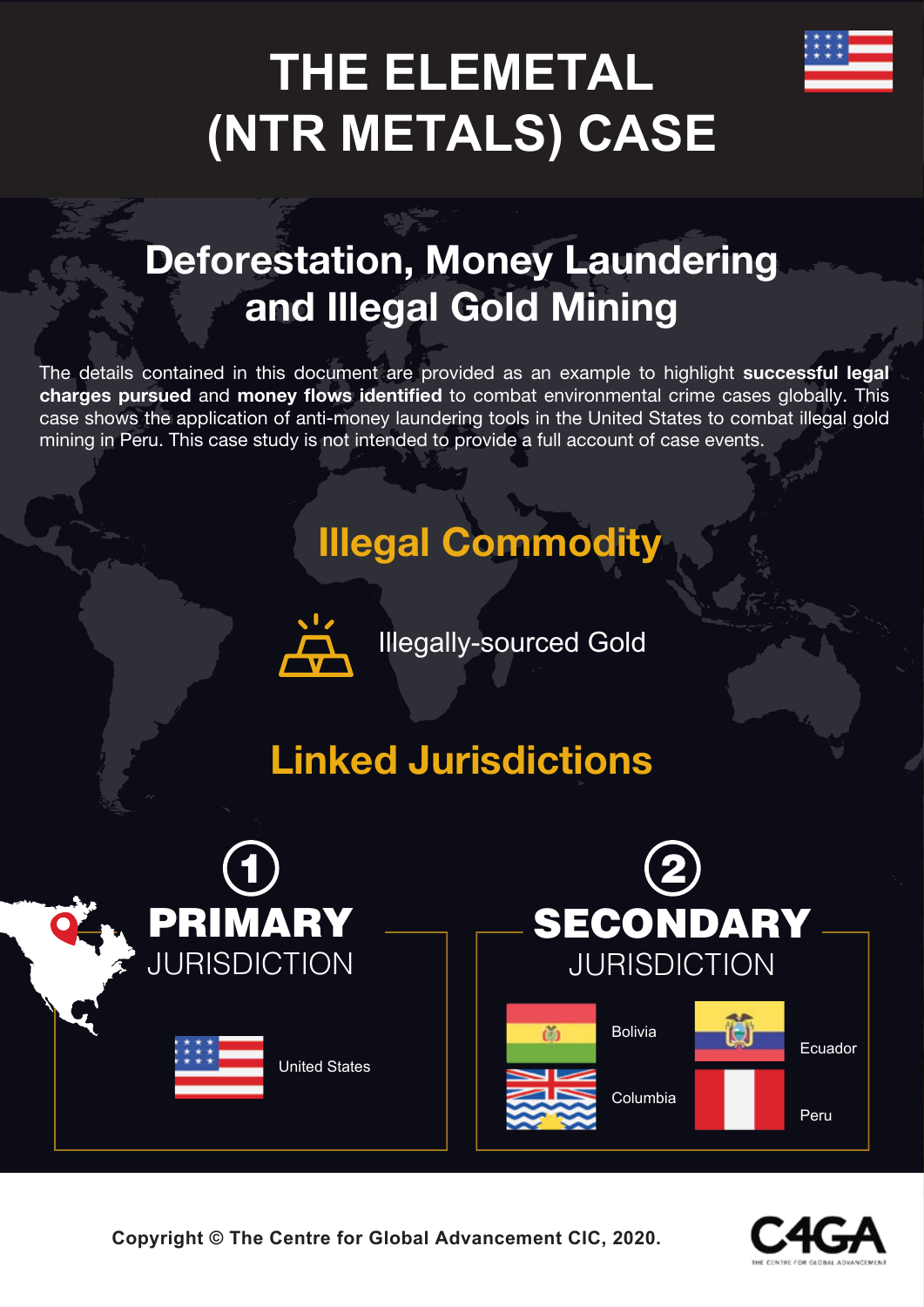

### **Legal Charges**

Failure to maintain an adequate anti-money laundering program (March 2018)

### **Legislation**

**- The Bank Secrecy Act**

#### **Overview**

Deforestation in Peru is driven by multiple causes including illegal logging. alternative land use requirements and illegal mining. This case focuses on how illegal gold mining drives deforestation and supports trans-national organized crime groups to launder the proceeds of illegally obtained wealth. This US-based case was successful in prosecuting a gold refinery in 2018 for its role in receiving illegally-sourced gold from Peru along with the following breaches:

- 1. Failure to identify and verify the origin of the gold;
- 2. Failure to identify and verify customer information selling the gold; and
- 3. Neglecting to conduct any due diligence relating to the gold transactions or persons that were involved the transactions.

## **Legal Outcome**

Elemetal LLC and its subsidiary NTR Metals pled guilty in March 2018 for failure to maintain an adequate anti-money laundering program, in violation of the Bank Secrecy Act as part of a plea agreement with the United States Attorney's Office for the Southern District of Florida. Elemetal agreed to:

- Forfeit \$15,000,000 to the United States;
- Develop and maintain an effective compliance and ethics program;



comply with all further investigations.

In addition, three former employees of NTR Metals - Barrage, Rodriguez and Granda previously pled guilty to conspiracy to commit money laundering in related case, U.S. v. Barrage, et al. In January 2018, they were sentenced to 80, 90 and 72 months imprisonment respectively.









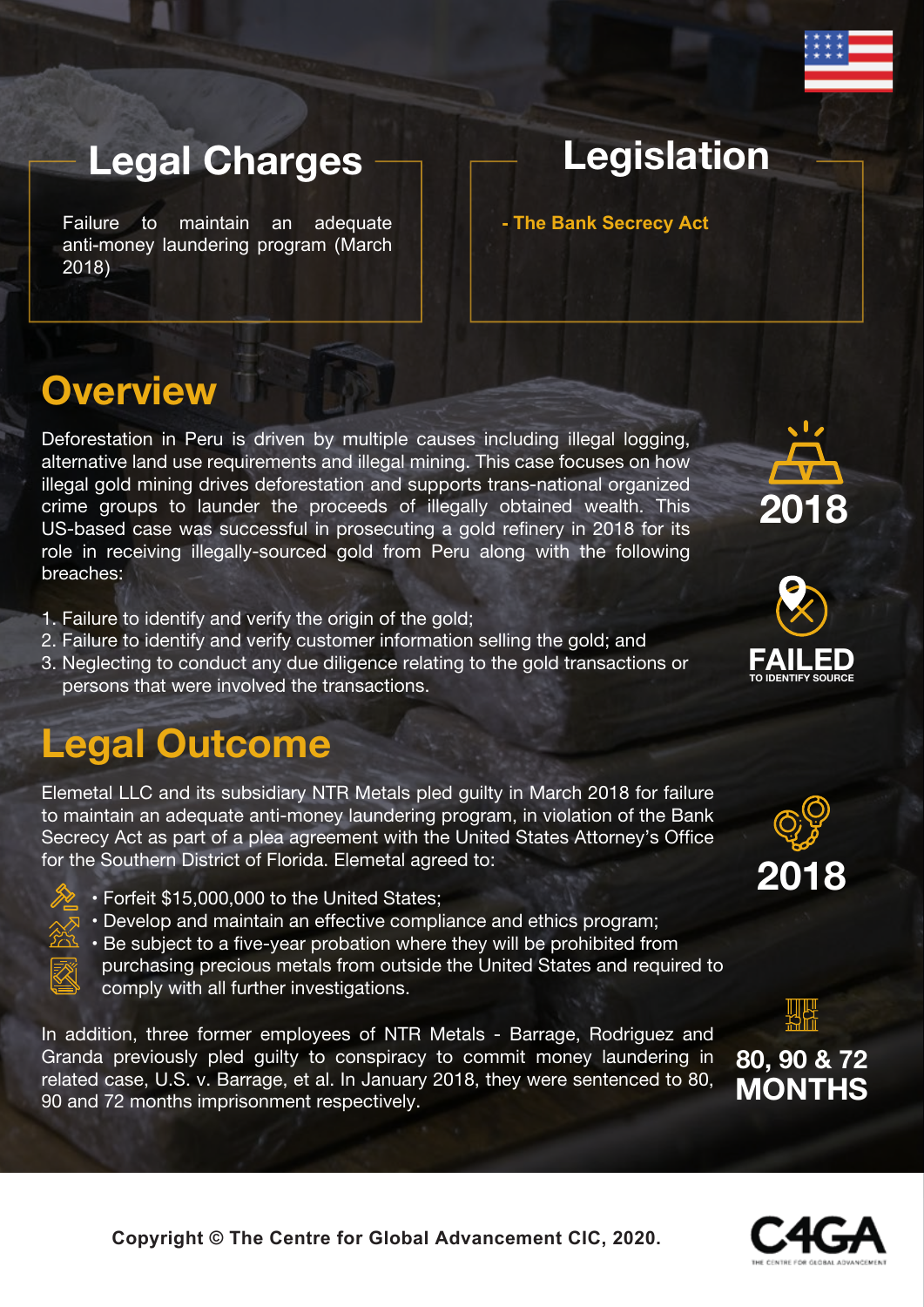

# **Illegal gold mining creates additional consequences**

A review of the wider case shows a number of inter-connected crimes including environmental damage and destruction. A few of these factors are listed below:



**Deforestation** 



Workers are subjected to toxic substances to consolidate the gold (i.e.: mercury).



Mercury utilized poisons waterways and fisheries in neighbouring areas.



Organized crime groups demand unofficial taxes for groups to continue illegal gold mining



The gold is purchased by organized crime groups as a way to launder ill-gotten profits from selling cocaine in the US markets.



The gold is sold by organized crime groups to US-based refineries